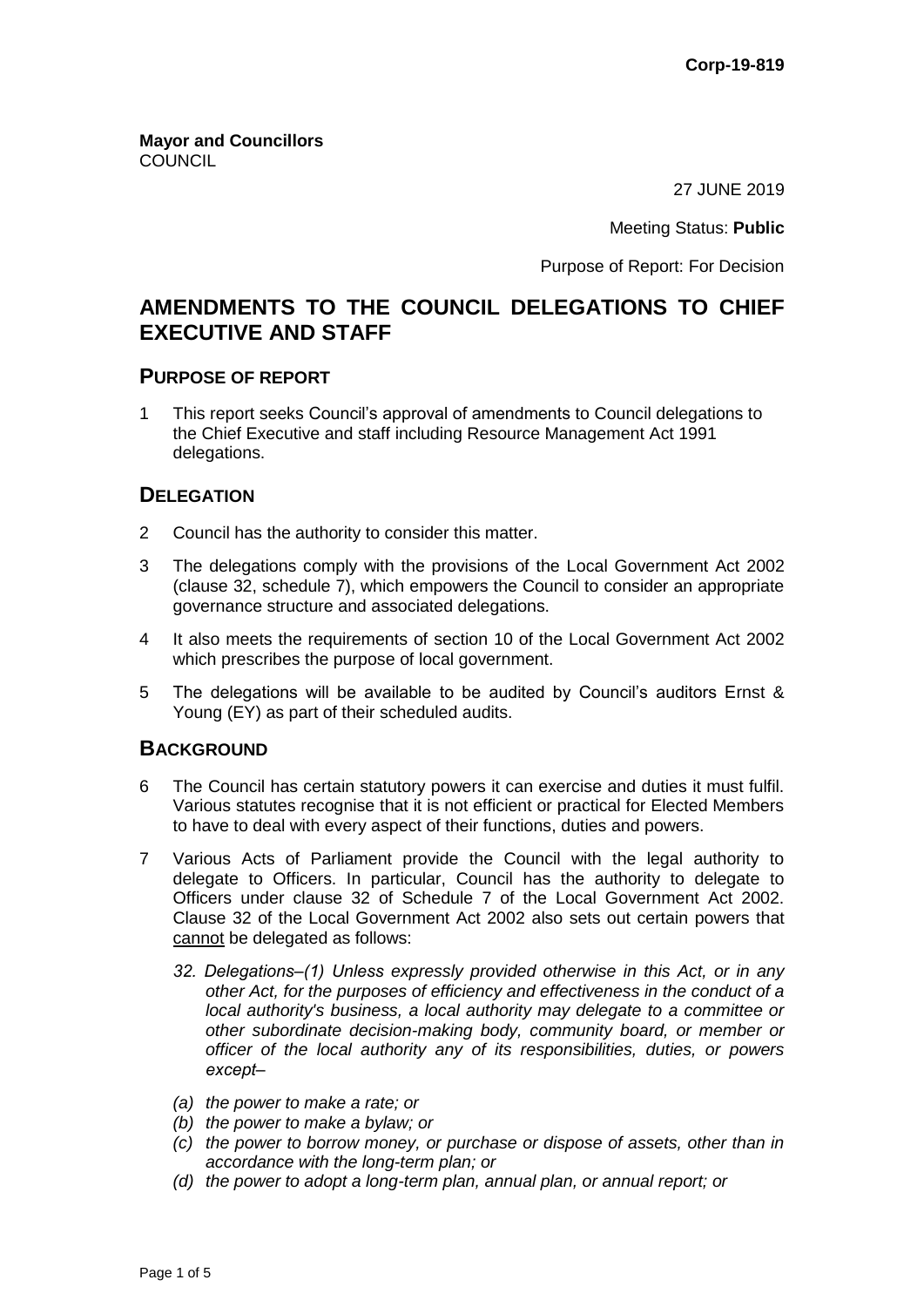- *(e) the power to appoint a chief executive; or*
- *(f) the power to adopt policies required to be adopted and consulted on under this Act in association with the long-term plan or developed for the purpose of the local governance statement.*
- *(h) the power to adopt a remuneration and employment policy.*
- 8 Delegated authority allows for administrative efficiency and ensures timeliness in the conduct of Council's daily business activities.
- 9 The majority of the Acts allow the Chief Executive the discretion to sub-delegate to council staff. However, some Acts prescribe the way delegations must be made. For example, the Resource Management Act 1991 (RMA 1991) does not allow the Chief Executive the power to sub-delegate.

## **ISSUES**

- 10 The Council delegations to the Chief Executive and staff are monitored on a regular basis and reported back to Council for amendment as required, in response to changes in staff or legislation.
- 11 The required amendments are outlined below and detailed in the appendices.

#### **Council to Chief Executive and Staff Delegations**

- 12 The Food Act 1981 and associated regulations were repealed on 1 March 2016 and replaced by the Food Act 2014. Some of the powers remained in place during a three-year transitional phase. As of 1 March 2019, the Food Act 1981 is no longer required and as such will be removed from the delegations.
- 13 The previous Local Government Act 2002 delegations specified a time frame (1 year) and an amount (\$22,000) for granting leases of Council land and granting licences to occupy Council land. These limits are not practical for efficiency of Council operations and the delegations did not clarify regarding non-Council land.
- 14 To align Council Officer financial delegations with legislative delegations and to provide clarity concerning non-Council land staff recommend an amendment in relation to the Local Government Act 2002. The following amendments in italics have been made (see Appendix A for full delegation):

Without limiting the powers delegated to the Chief Executive above the Chief Executive may:

- grant leases of Council land or non-residential buildings where the term of the lease is *3 years or less and where the total rent over the duration of the lease aligns with a Council Officer's financial delegation* (see note above about deed execution);
- grant licences to occupy Council land where the term of the licence is *3 years*  or less;
- *Enter into leases of non-Council land where the term of the lease is 3 years or less and where the total rent over the duration of the lease aligns with a Council Officer's financial delegation; and*
- *Enter into licences to occupy non-Council land where the term of the licence is 3 years or less.*
- 15 The amended delegations from Council to Chief Executive and Staff delegations can be found in Appendix A.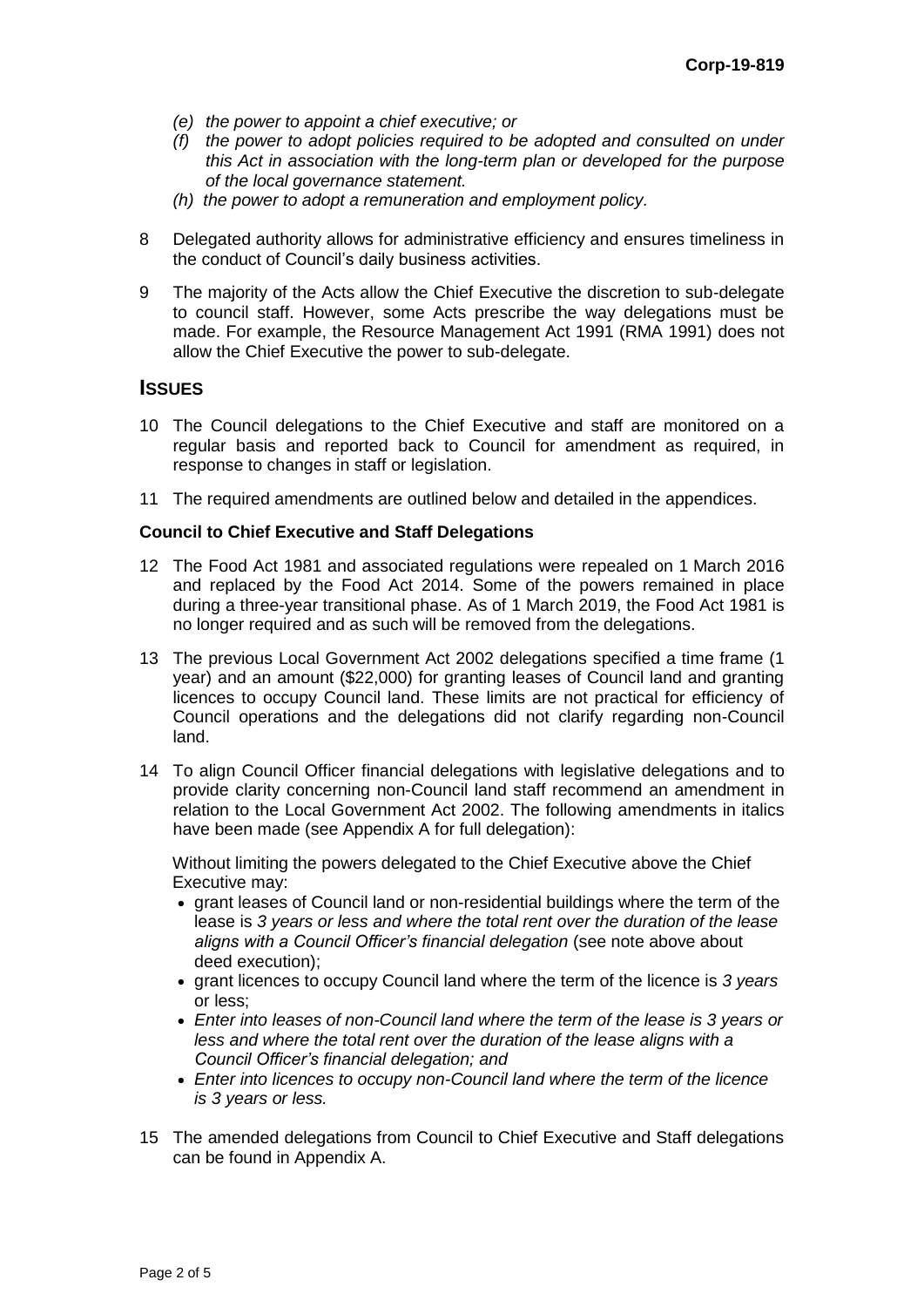# **Resource Management Act 1991 Delegations made by Council to Staff**

16 The amendments to Council's RMA 1991 delegations to staff in the following table are recommended as a result of staff and team structure changes.

| Recommended amendments to Council delegations to staff under<br>the Resource Management Act 1991 |                                                                                                                                                                                                                                                                                                                                                                                                                                                                                                                                                                                                                                                                                                                                                                                                                                                                                                                                                                                                                                                                        |  |  |
|--------------------------------------------------------------------------------------------------|------------------------------------------------------------------------------------------------------------------------------------------------------------------------------------------------------------------------------------------------------------------------------------------------------------------------------------------------------------------------------------------------------------------------------------------------------------------------------------------------------------------------------------------------------------------------------------------------------------------------------------------------------------------------------------------------------------------------------------------------------------------------------------------------------------------------------------------------------------------------------------------------------------------------------------------------------------------------------------------------------------------------------------------------------------------------|--|--|
| <b>Positions</b>                                                                                 | <b>Amendments to RMA delegations</b>                                                                                                                                                                                                                                                                                                                                                                                                                                                                                                                                                                                                                                                                                                                                                                                                                                                                                                                                                                                                                                   |  |  |
| <b>Compliance Monitoring</b><br>Officer                                                          | This title will be removed as a result of an Environmental<br>Standards team restructure.                                                                                                                                                                                                                                                                                                                                                                                                                                                                                                                                                                                                                                                                                                                                                                                                                                                                                                                                                                              |  |  |
| <b>Environmental Health</b><br><b>Team Leader</b>                                                | This title will be removed as a result of an Environmental<br>Standards team restructure.                                                                                                                                                                                                                                                                                                                                                                                                                                                                                                                                                                                                                                                                                                                                                                                                                                                                                                                                                                              |  |  |
| Environmental<br><b>Standards Team</b><br>Leader                                                 | This title will be removed as a result of an Environmental<br>Standards team restructure.                                                                                                                                                                                                                                                                                                                                                                                                                                                                                                                                                                                                                                                                                                                                                                                                                                                                                                                                                                              |  |  |
| <b>Planning Technical</b><br><b>Support Officer</b>                                              | A replacement title for Planning Technician (Policy)<br>resulting from the joining of the District Planning team to<br>Regulatory Service group. Position to include sections 10,<br>10B, 22, 32, 35, 35A, 36(5), 36AA(1), 36AAB(1), 37, 37A,<br>41B, 42, 42A, 44A, 55, 80, 87AAD, 87BA-BB 87E, 87F,<br>87G, 88, 89A, 91, 92, 92A, 92B, 95, 95A-F, 98, 99, 99A,<br>100, 101, 102, 103, 104, 104A, 104B, 104C, 104D, 105,<br>106, 108, 108A, 109, 110, 113, 114, 125, 126, 127, 128,<br>129, 132, 133A, 138, 139, 139A, 149B, 149G, 149W, 149<br>ZD, 168, 168A, 169, 171, 173, 174, 175, 176A, 181(3),<br>189A, 190, 195A, 198 A-M, 220, 221, 222, 223, 224, 226<br>(1)(e), 227, 234, 235, 237, 237 B-H, 240, 241, 243, 322-<br>324, 325A, 327, 328, 330, 332, 333, 336, 338, 343B, 343C,<br>Sch 1 cl3, Sch 1 cl3A, Sch1 cl3B, Sch 1 cl4, Sch 1 cl6,<br>Sch 1 cl7, Sch 1 cl8, Sch 1 cl8AA, Sch 1 cl8B, Sch 1<br>cl8C, Sch 1 cl11, Sch 1 cl16, Sch 1 cl16B, Sch 1 cl20,<br>Sch 1 cl20A, Sch 1 cl23, Sch 1 cl24, Sch 1 cl25, Sch 1<br>cl29(2), Sch 1 cl34 and Sch 1 cl35. |  |  |
| Public Spaces and<br>Animal Management<br>Officer                                                | A new title as a result of an Environmental Standards team<br>restructure. Position to include sections 22, 35, 35A, 314-<br>321, 322-324, 325A, 327, 328, 330 and 336.                                                                                                                                                                                                                                                                                                                                                                                                                                                                                                                                                                                                                                                                                                                                                                                                                                                                                                |  |  |
| <b>Reserves Planner</b>                                                                          | A replacement title for Parks and Recreation Planning<br>Officer resulting from a restructure to the Parks and<br>Recreation team. Title to include sections 35, 35A and 333.                                                                                                                                                                                                                                                                                                                                                                                                                                                                                                                                                                                                                                                                                                                                                                                                                                                                                          |  |  |
| Senior Advisor, Place<br>and Space Planning                                                      | A replacement title for Parks and Recreation Planner<br>resulting from a restructure to the Parks and Recreation<br>team. Title to include sections 35, 35A and 333.                                                                                                                                                                                                                                                                                                                                                                                                                                                                                                                                                                                                                                                                                                                                                                                                                                                                                                   |  |  |
| Senior Compliance and<br><b>Licensing Officer</b>                                                | A new title as a result of an Environmental Standards team<br>restructure. Position to include sections 22, 35, 35A, 314-<br>321, 322-324, 325A, 327, 328, 330, 332, 333, 336, 338,<br>343B and 343C.                                                                                                                                                                                                                                                                                                                                                                                                                                                                                                                                                                                                                                                                                                                                                                                                                                                                  |  |  |
| <b>Senior Public Spaces</b><br>and Animal<br>Management Officer                                  | A new title as a result of an Environmental Standards team<br>restructure. Position to include sections 22, 35, 35A, 314-<br>321, 322-324, 325A, 327, 328, 330, 332, 333, 336, 338,<br>343B and 343C.                                                                                                                                                                                                                                                                                                                                                                                                                                                                                                                                                                                                                                                                                                                                                                                                                                                                  |  |  |
| <b>Team Leader</b><br>Environmental Health,<br>Licensing and<br>Compliance                       | A new title as a result of an Environmental Standards team<br>restructure. Position to include sections 22, 35, 35A, 314-<br>321, 322-324, 325A, 327, 328, 330, 332, 333, 336, 338,<br>343B and 343C.                                                                                                                                                                                                                                                                                                                                                                                                                                                                                                                                                                                                                                                                                                                                                                                                                                                                  |  |  |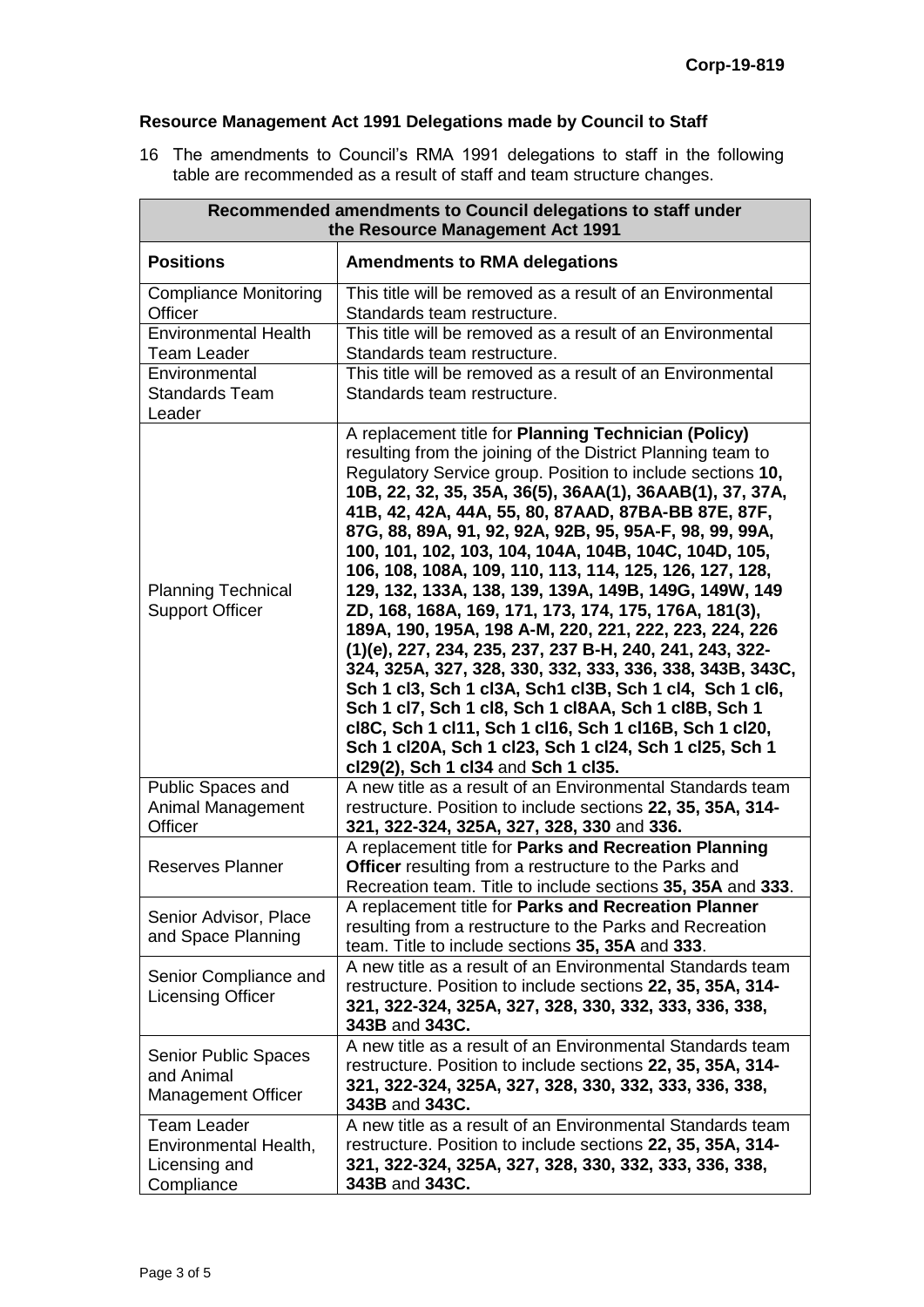| Recommended amendments to Council delegations to staff under<br>the Resource Management Act 1991 |                                                                                                                                                                                                       |  |
|--------------------------------------------------------------------------------------------------|-------------------------------------------------------------------------------------------------------------------------------------------------------------------------------------------------------|--|
| <b>Positions</b>                                                                                 | <b>Amendments to RMA delegations</b>                                                                                                                                                                  |  |
| <b>Team Leader Public</b><br>Spaces and Animal<br>Management                                     | A new title as a result of an Environmental Standards team<br>restructure. Position to include sections 22, 35, 35A, 314-<br>321, 322-324, 325A, 327, 328, 330, 332, 333, 336, 338,<br>343B and 343C. |  |

17 The amended RMA delegations can be found in Appendix B.

## **CONSIDERATIONS**

### Policy considerations

18 The proposed delegations support the Council's Governance Structure and Delegations.

## Legal considerations

19 This paper has been reviewed by the Council's Senior Legal Counsel.

### Financial considerations

20 There are no financial considerations relating to the process of making these amendments.

## Tāngata whenua considerations

21 There are no tāngata whenua considerations relating to the process of making these amendments.

### **SIGNIFICANCE AND ENGAGEMENT**

### Degree of significance

22 This decision has a low level of significance under the Council's Significance and Engagement policy.

### Consultation and engagement

23 No consultation or engagement is required relating to the process of making these amendments.